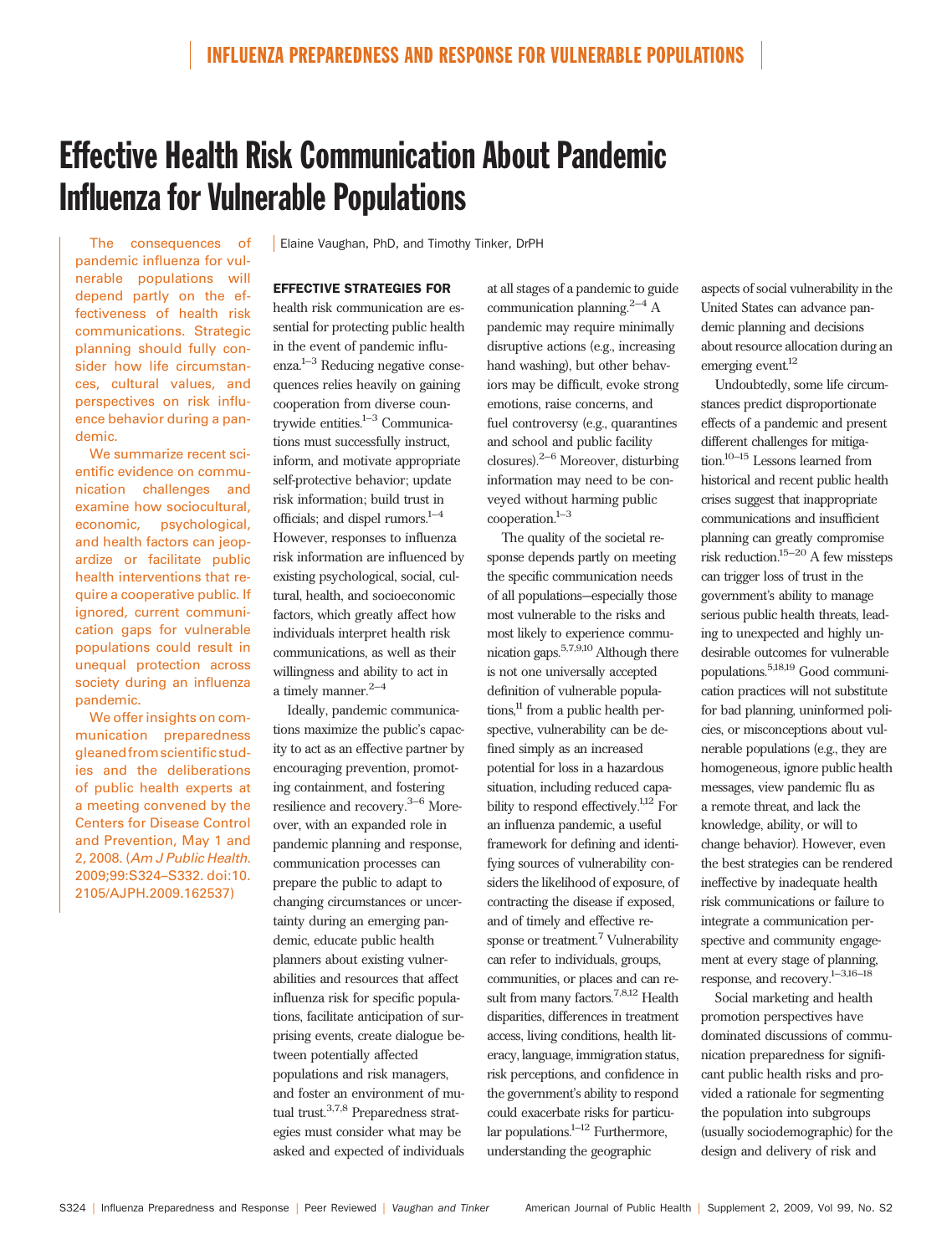health protection messages.<sup>3,9,21,22</sup> Although useful, these paradigms do not necessarily lead to consideration of several crucial contributors to health decision-making, some barriers to effective communication (Table 1), or an analysis of pandemic influenza as an emerging risk event. Public health officials may gain additional insights about communicating with vulnerable groups from recent public health outreach efforts to at-risk and diverse populations,

research on risk communication within various sociocultural contexts, and viewing pandemic communication as a dynamic process. We summarize evidence about pandemic communication challenges for vulnerable populations and offer insights on communication preparedness derived partly from the perspectives of public health experts and program managers who participated in a meeting convened by the Centers for Disease Control and Prevention

(CDC) on May 1 and 2, 2008, in Atlanta, Georgia.

## PANDEMIC **COMMUNICATION** CHALLENGES

Pandemic influenza presents a challenging context for communication about prevention, containment, treatment, and recovery. Rather than a single, one time big event, pandemic influenza is likely to present as a rising tide or

prolonged risk incident, with initial uncertainty that decreases (but can reemerge) as cases accumulate and consensus grows among experts.23–25 As an episode progresses, communications with vulnerable populations will also change.<sup>23</sup> The potential mortality, morbidity, and life disruptions may be difficult to predict initially, but waiting until facts are certain is unacceptable. Under these circumstances, usual assumptions about health risk or

#### TABLE 1—Factors Affecting the Acceptance of Public Health Messages

| Environmental factors       | Vulnerable populations are at increased risk from pandemic influenza because of a host of life conditions and environmental factors, including biology,<br>age, gender, immune status, sociocultural behaviors, underlying chronic diseases, and disabilities. In addition, preexisting inequities in resources, |
|-----------------------------|------------------------------------------------------------------------------------------------------------------------------------------------------------------------------------------------------------------------------------------------------------------------------------------------------------------|
|                             | significantly higher rates of poverty and near poverty, language barriers (e.g., limited English proficiency), and low rates of literacy influence                                                                                                                                                               |
|                             | communication needs. Access to health care, whether it is measured as having a usual source of care, a lack of health insurance, or other indicators,<br>can also be worse for subgroups in these populations.                                                                                                   |
| Social and cultural         | Myriad individual, group, and subgroup differences affect response to infectious disease outbreaks (e.g., perceived gender roles, generational differences,                                                                                                                                                      |
| characteristics             | language preferences, religious beliefs, and varying health literacy and education levels). The public health officials at the CDC meeting strongly agreed                                                                                                                                                       |
|                             | that there is a need to understand these factors and to develop and aggregate communication strategies that strengthen rather than diminish the<br>value of community beliefs and traditions. For example, in some immigrant and refugee communities, how should our communications accommodate                  |
|                             | or alter traditional practices such as maintaining private bird flocks, cock fighting, the use of a communal pot for meals, or the 3-day-long funerals                                                                                                                                                           |
|                             | that are common in many cultures? Is there an incentive for leveraging these traditional practices as an opportunity to introduce the public health                                                                                                                                                              |
|                             | intervention in a culturally palatable way?                                                                                                                                                                                                                                                                      |
| Language preferences        | Both the appropriateness of the language and the translation of language are important. Ideally, all messages, materials, and documents should be                                                                                                                                                                |
|                             | culturally sensitive, match the language proficiency of targeted individuals, and be responsive to the changing conditions and needs of the<br>audience as the crisis unfolds.                                                                                                                                   |
| Difficulty of and attitudes | Communication is critical in increasing the understanding, and ultimately the acceptability or unacceptability, of core pharmaceutical and nonpharmaceutical                                                                                                                                                     |
| toward public health        | interventions.                                                                                                                                                                                                                                                                                                   |
| interventions               | Vaccines: Supplies, access, and perceived effectiveness of vaccines have enormous implications for vulnerable populations because individuals                                                                                                                                                                    |
|                             | and groups will be required to make decisions and take actions that may be incongruent with their health beliefs and values. Communications that                                                                                                                                                                 |
|                             | address concerns arising from values, beliefs, and cultural traditions, and that feature spokespersons who are credible from the perspectives                                                                                                                                                                    |
|                             | of targeted populations, will be more persuasive.                                                                                                                                                                                                                                                                |
|                             | Social distancing: Individuals who have limited financial means, rely on schools as a food source for their children, or have to work to feed their families                                                                                                                                                     |
|                             | may have difficulty following guidance to stay at home. Prepandemic planning and communications need to identify ways to make actions feasible and<br>communications credible.                                                                                                                                   |
|                             | PPE: Affordability, accessibility, availability, and appropriateness are real considerations for vulnerable populations in regard to PPE. Equally important are                                                                                                                                                  |
|                             | language considerations and ensuring that instructions on how and when to use PPE (e.g., masks, gloves) are clear and workable. Also, messages should                                                                                                                                                            |
|                             | inform about resources to obtain PPE if limited income is a factor.                                                                                                                                                                                                                                              |
|                             | Hygiene: The concept of hygiene is defined differently across racial and ethnic populations. Moreover, for subgroups with limited economic resources                                                                                                                                                             |
|                             | there are real concerns about the cost of good hygiene practices and the amount of money that is required to achieve the standard of hygiene                                                                                                                                                                     |
|                             | presented by government officials, the media, and others. Another concern is the stigmatizing stereotype that these subgroups may lack basic hygiene                                                                                                                                                             |
|                             | because they are poor.                                                                                                                                                                                                                                                                                           |

Note. PPE = personal protective equipment.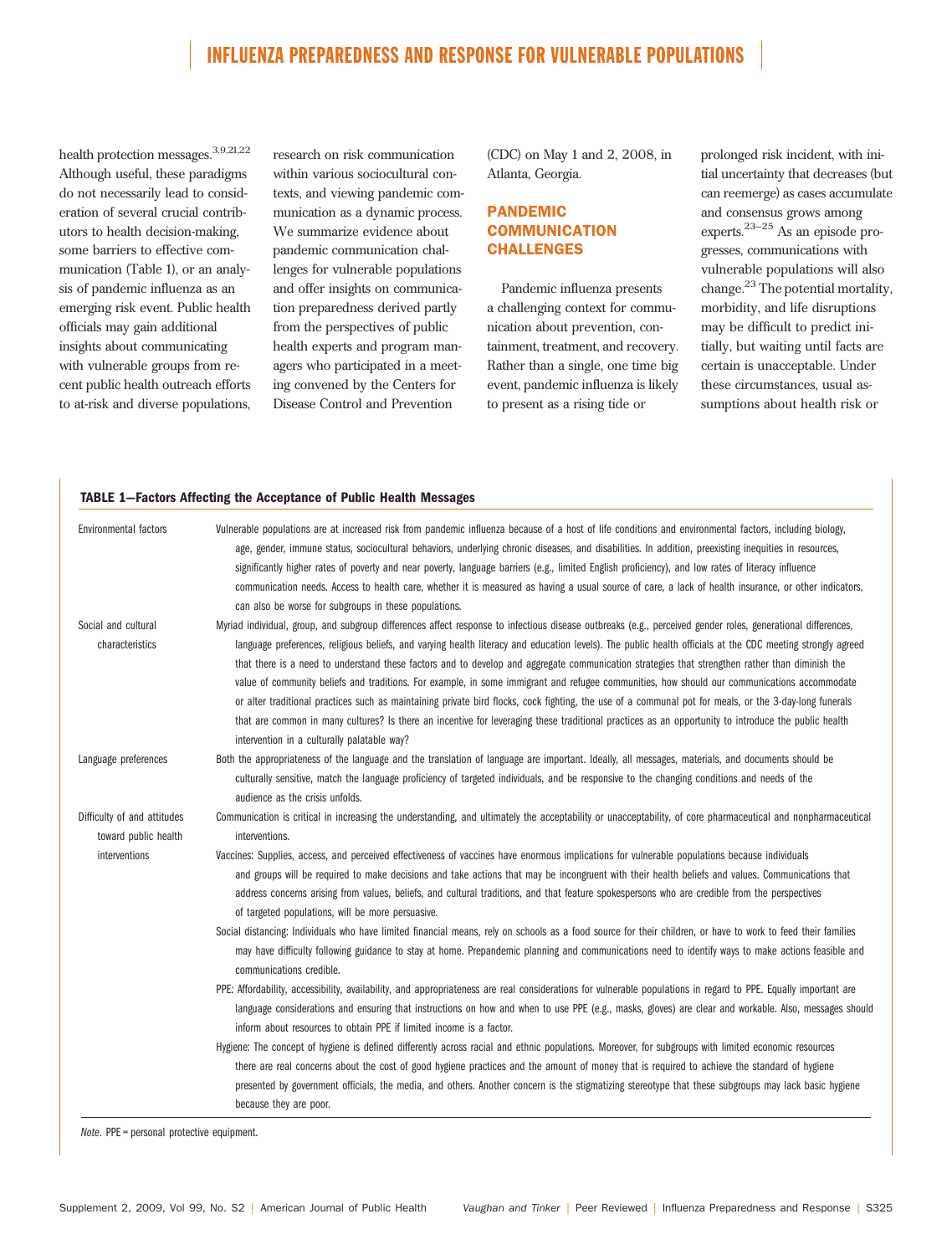crisis communications, message development, and community participation in risk reduction may not be tenable.<sup>3</sup>

Some communication approaches assume that effective messages can be well-defined in advance and then clearly conveyed to different audiences.<sup>3</sup> However, unplanned changes in some early messages may be required to clarify uncertainties, alter public expectations, adapt to surprising events, and convince individuals to cooperate despite some uncertainty.2,8 Informational messages—regarding, for example, the availability, distribution, and safety of a vaccine or treatments; secondary medical complications; and recommended self-protection interventions2,3,24,25—may need multiple corrections, repetitions, and modifications (e.g., pregnant women's concerns about side effects of medications or about keeping routine medical appointments may grow as a pandemic progresses, particularly if the media focus on cases of unanticipated complications).<sup>3</sup>

## Building and Maintaining Trust

In the face of changing information, some steps to manage pandemic influenza may become controversial or difficult or may be perceived as unnecessary, increasing the challenges in engaging certain populations as partners in reducing risk.3,25 When information is provisional or ambiguous, trust in officials is crucial, but difficult to maintain<sup>3</sup>-especially among vulnerable populations in whom skepticism about the feasibility of interventions is more pronounced.7–10 Trust is central to how public health messages are heard, interpreted, and responded  $\rm{to}^{9,10}$  and can determine whether communications are successful in

increasing motivation and intention to adopt or maintain recommended self-protective actions.16,22

Trust consists of judgments about the competence, fairness, honesty, caring, accountability, and transparency of leaders or risk managers; it can be influenced by the characteristics and performance of official spokespersons and by message content during a pandemic outbreak.2,3,8,26,27 However, because trust is also highly influenced by previous experiences, shared cultural or historical knowledge about past events, and preexisting belief and value systems,<sup>1,10,18</sup> efforts to build a strong foundation of trust among vulnerable populations must begin in earnest prior to the pandemic stage through engagement with targeted individuals or groups and those who serve them.<sup>1-3,15</sup> Public health experts suggest that such engagement helps build trust if it yields communication approaches and content that resonate with the perspectives and life circumstances of vulnerable populations. Tables 2 and 3 list specific steps to accomplish this.

Even if compliance and trust initially are high, they can be eroded during an emerging pandemic. Through the mass media, the public is likely to notice any contradictory statements from experts or the contradiction of preliminary conclusions by subsequent developments.<sup>3</sup> Moreover, government agencies do not always speak with one voice.<sup>1,2,18</sup> Controlling the narrative may be challenging because varied information sources, including unauthorized or unofficial Web sites, could undermine official recommendations by raising valid questions about evidence justifying government actions and by presenting contrary, upsetting, or

invalid information.<sup>26</sup> If evolving information suggests a worsening situation, experts still may disagree about whether initial cases signal an unusual influenza season.3,23–25 Alternatively, initial assessments may overestimate the threat (falsepositive scenario), and the anticipated serious or unusual risk circumstances may never materialize.24

To maintain trust, public health officials will need to justify the timing of action or inaction through appropriate communications and to explain any errors in previous or early communications. For some vulnerable populations, uncertainties at early stages may discourage or delay compliance, particularly if self-protective actions extract a cost and are associated with life disruptions, economic hardships, or social risks.28–30 Iterative communication processes and outreach strategies at the prepandemic and early pandemic stages (Tables 2 and 3) can provide critical insights for risk managers about how to ease the burden of carrying out protection recommendations among vulnerable populations and to increase self-efficacy about proposed actions, especially when risk information is perceived as tentative.<sup>7</sup>

Other issues could threaten implementation of local, state, or national plans to mitigate the effects of pandemic influenza. Authorities and service providers need considerable flexibility in the emphasis, content, and goals of communications and in the delivery of services to vulnerable populations.1–3,10 Developing events can trigger distrust of traditional provider-based services if unexpected difficulties arise in implementing a preexisting plan, as witnessed during Hurricane Katrina.18–20 Therefore,

containment and treatment strategies must extend beyond the usual intervention settings, media, and personnel, and messages should reflect these changes.<sup>10</sup> Good preparedness plans anticipate a possible need to regain public trust and sustain or renew interactions with vulnerable populations. This need could arise from uncertainty about health risks, new information (or rumors) about vaccine safety, perceived unfairness of interventions, subsequent and unanticipated waves of influenza, or lessthan-predicted effectiveness of some treatment and prevention actions.2,10,26,30–33

During a changing risk event, different skills are required of risk communicators and service providers, and plans may be inadequate if the dynamic aspects of an influenza pandemic wave are underemphasized in preparedness exercises or drills.22–25 A communication process that has built sociodemographic, geographic, risk, and resilience profiles of vulnerable groups during the prepandemic period (e.g., locations, life circumstances, languages, and community resources to support public health efforts) will ensure that appropriate skills are emphasized in planning and training prior to an emerging pandemic.<sup>8,10-12</sup>

## Psychology of Communication **Responses**

Many factors that increase physical vulnerability to the spread and health consequences of pandemic influenza also influence how individuals respond psychologically.34 Overcrowding, poverty, inadequate housing, malnutrition, immune suppression, and poor health status can affect a person's receptiveness to information and recommendations.  $\rm^{35-38}$  During a pandemic, the way new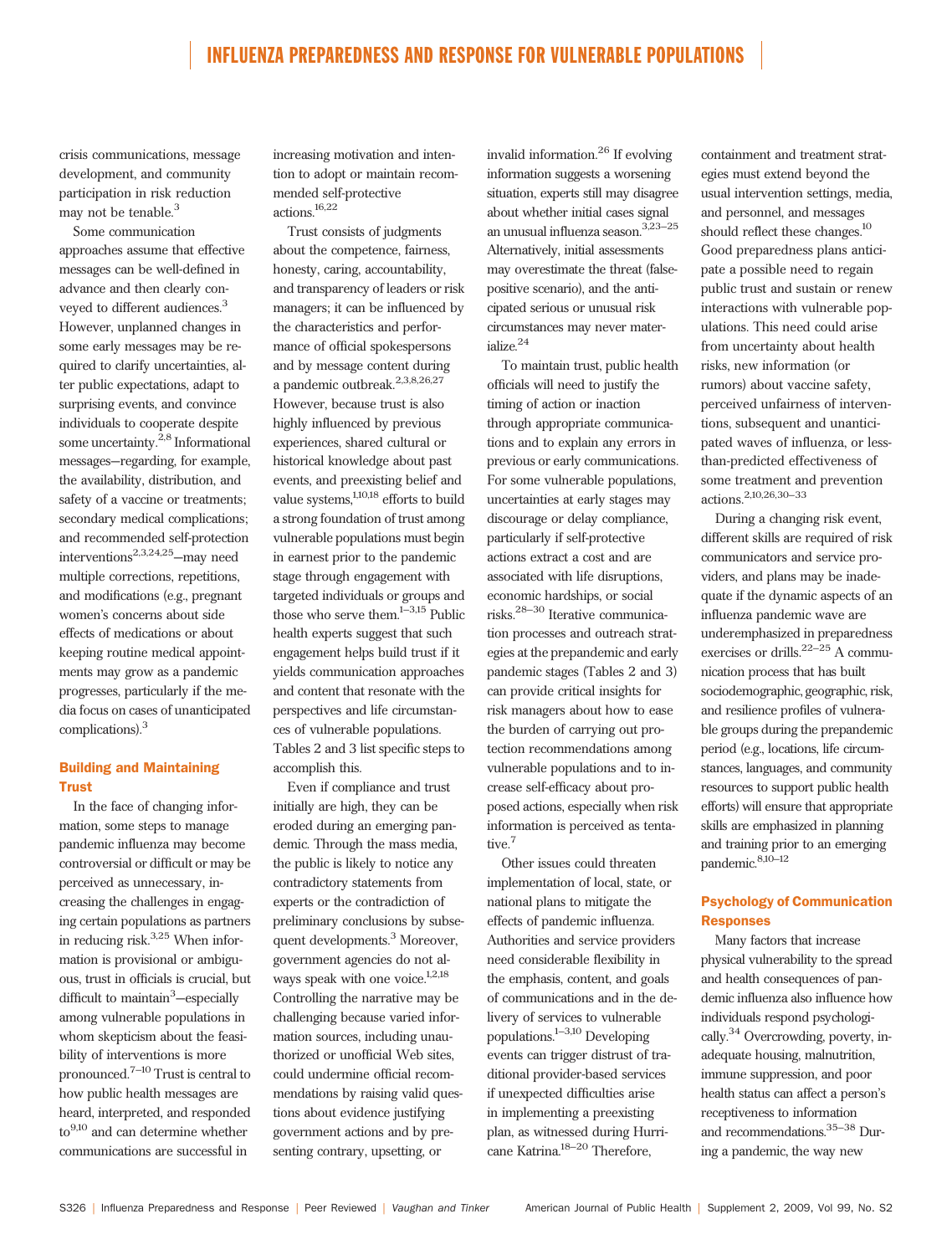#### TABLE 2—A Framework for Communication Preparedness and Implementation

| Phased and situation-specific communications |                                                                                                                                                                     |  |  |
|----------------------------------------------|---------------------------------------------------------------------------------------------------------------------------------------------------------------------|--|--|
| Phased                                       | Ensure that communication precedes and tracks with the tactical and operational response during the various stages of the outbreak, severe pandemic,                |  |  |
|                                              | moderate pandemic, or less severe pandemic. For example, vaccine messaging should emphasize that individuals who receive the vaccine first are more                 |  |  |
|                                              | or less the same across the pandemic and include public health and health care workers, workers in critical infrastructure, and pregnant women                      |  |  |
|                                              | and young children (because they are at high risk of severe complications).                                                                                         |  |  |
| Situation specific                           | Communications before, during, and after a pandemic are directed to the venues and channels that vulnerable populations perceive as informative, credible,          |  |  |
|                                              | and accessible. Schools and childcare facilities, public gatherings, workplaces, and so forth all pose significant communication challenges.                        |  |  |
|                                              | Schools and childcare centers: These are a major focal point in pandemic planning, central to the overall response effort, and viewed as community centers          |  |  |
|                                              | for the provision of basic services during a pandemic. Are vulnerable populations aware of schools and childcare centers as a resource? One                         |  |  |
|                                              | communications opportunity is training teachers to teach in nontraditional ways by counseling children on what their parents need to know or vice versa.            |  |  |
|                                              | Public or social gatherings: Although vital to many cultures, these could pose a significant public health risk. Messages that direct the public to avoid eating in |  |  |
|                                              | public gatherings could be missed or ignored. Alternative and more positive messaging could emphasize the need to postpone rather than cancel gatherings.           |  |  |
|                                              | Workplace: Communication should cover a range of issues, including ensuring that employee rights for ethnic and racial groups are included in decision-making,      |  |  |
|                                              | fluid and flexible work plans for employees and their families are available, and sick leave and lost-wages policies exist.                                         |  |  |
| <b>Process</b>                               |                                                                                                                                                                     |  |  |
| Multiple channels                            | Print, broadcast, and electronic media provide a menu of options to choose from when communicating about a spectrum of pandemic issues, such as hygiene,            |  |  |
|                                              | isolation, quarantine, and personal protection. Criteria to consider when deciding which medium is most effective for which audience include                        |  |  |
|                                              | cultural competence, linguistic and educational appropriateness, and visual appeal. Channels can include formal (advertising), informal (peer to peer),             |  |  |
|                                              | and new and innovative media such as several Internet portals, including Facebook, Twitter, and other social media. Ethnic radio and TV are also                    |  |  |
|                                              | part of the media equation. Within the refugee population, for example, the adolescent children of immigrants are the primary drivers of cultural adjustment,       |  |  |
|                                              | change, and adoption of new communication modes such as those available on the Internet.                                                                            |  |  |
|                                              | <b>People</b>                                                                                                                                                       |  |  |
| Community-first                              | Community first means using a participatory approach in engaging community members in every step from message conception to delivery. Community-first               |  |  |
| approaches                                   | communication solutions are simple, doable, culturally compatible, and action based, and they tap into local media sources. When communicating                      |  |  |
|                                              | with ethnically diverse populations, a community liaison should be identified: an individual or local entity who speaks the language of the population              |  |  |
|                                              | and can act as the conduit for message development and delivery.                                                                                                    |  |  |
| Trusted and credible                         | Fear, distrust, and resistance are common reactions when diverse beliefs are present (e.g., poor health is related to factors outside control of the individual).   |  |  |
| information sources                          | With a high-stress issue such as a pandemic, communication intermediaries are critical for moving people from awareness to action. They include                     |  |  |
|                                              | community leaders, faith- and community-based organizations, pharmacists, PTAs, and others. Engaging these sources is the first step toward                         |  |  |
|                                              | building viable and sustainable communication coalitions and partnerships.                                                                                          |  |  |
| <b>Partners</b>                              |                                                                                                                                                                     |  |  |
| Community capacity                           | For vulnerable individuals who reside within identifiable communities, these communities have varying capacity to mitigate the risks to individuals, families,      |  |  |
| and resources                                | and the community from serious health threats such as a pandemic. Although low-income communities may have community capacity, it often                             |  |  |
|                                              | goes unrecognized or is underdeveloped or underused. Moreover, the ability of these communities to recover quickly and comprehensively following                    |  |  |
|                                              | a public health emergency or disaster is linked to socioeconomic status. Building capacity and resources where none exist and leveraging existing resources         |  |  |
|                                              | is therefore crucial for communication to be successful. The role of communication strategy is to create capacity where possible, reinforce existing                |  |  |
|                                              | resources that are achieving results, and reduce or eliminate capacity and resources that work against achieving communications objectives.                         |  |  |

Note. PTA = parent–teacher association.

information is filtered, processed, and evaluated will be influenced by individuals' daily life circumstances, cultural and psychological risk orientations, traditions regarding health practices, reasoning strategies, past experiences, and trust in government and public health sys $t$ ems.<sup>26,33</sup> These factors provide the lens through which a pandemic and communications regarding it

are viewed; they also suggest ways to enhance communication strategies.

Some orientations facilitate action; others act as barriers to action and greatly intensify negative emotions or fear, risk perceptions, and skepticism about official recommendations, particularly among those who believe their livelihood is threatened or

who feel little control over the situation.3,9,32–35 When distress is high, individuals are less likely to accept the validity of communications.<sup>34</sup> Other psychological processes can promote apathy, denial, and reluctance to actively participate in risk reduction efforts.31,32,35,36

Preparedness for pandemic influenza must anticipate which

health risk communication approaches successfully reinforce desirable health attitudes and behaviors. For example, communication processes that personalize influenza risk for vulnerable and other populations (while increasing self-efficacy) and provide clear instructions about specific actions increase the chances of successful adoption of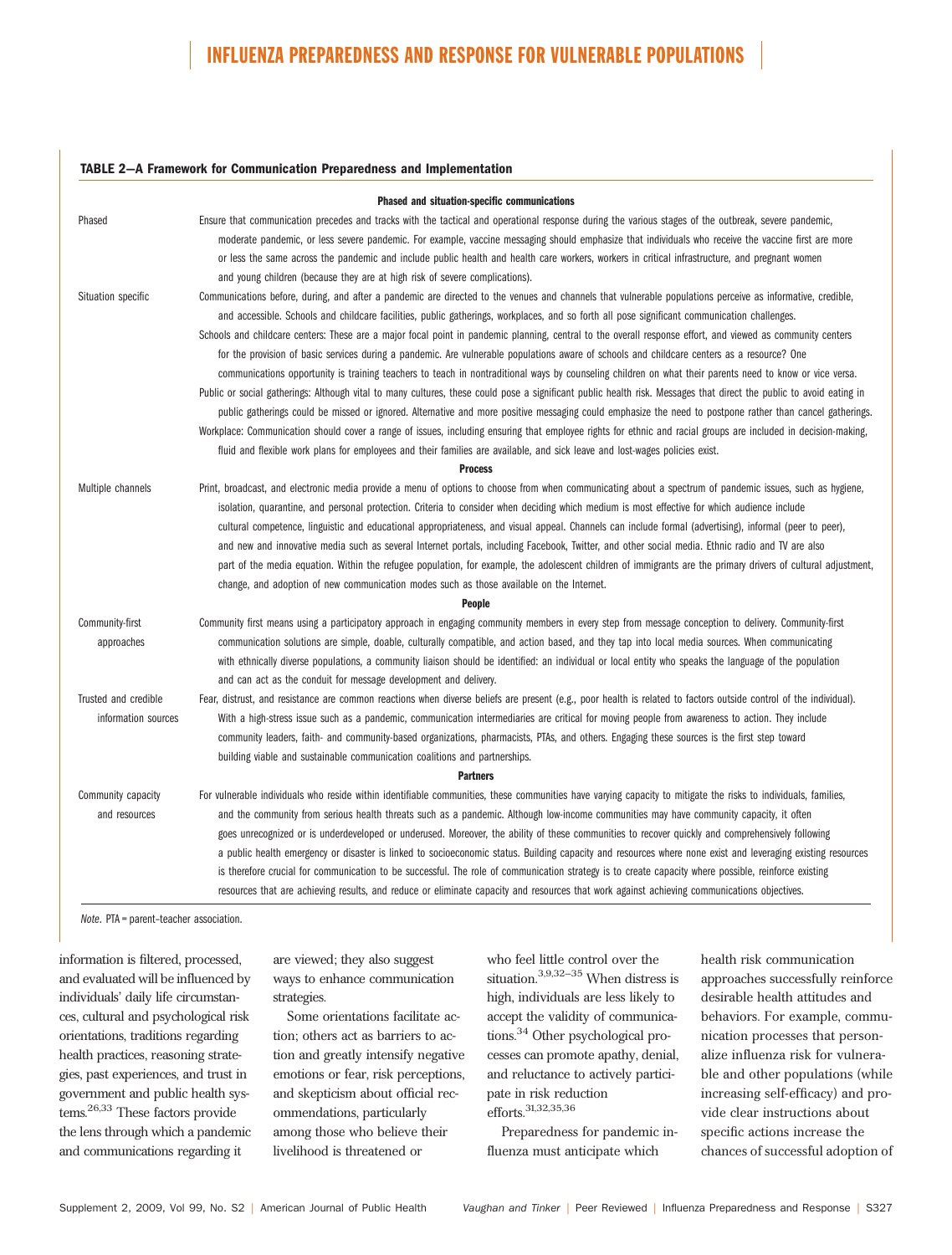## TABLE 3—Recommendations for Public Health Planners and Risk Managers to Enhance Health Risk Communication Preparedness for Vulnerable Populations

| Goal                                                    | <b>Recommended Action</b>                                                                                                                                                                                                                                                                                                                                                                                                                                                                                                                                                                                                                                                                                                                                                                                                                                                                                                                                                                                                                                                                                                                                                                                                                                                                                                                                                                                                                 |
|---------------------------------------------------------|-------------------------------------------------------------------------------------------------------------------------------------------------------------------------------------------------------------------------------------------------------------------------------------------------------------------------------------------------------------------------------------------------------------------------------------------------------------------------------------------------------------------------------------------------------------------------------------------------------------------------------------------------------------------------------------------------------------------------------------------------------------------------------------------------------------------------------------------------------------------------------------------------------------------------------------------------------------------------------------------------------------------------------------------------------------------------------------------------------------------------------------------------------------------------------------------------------------------------------------------------------------------------------------------------------------------------------------------------------------------------------------------------------------------------------------------|
| Strengthen the personal<br>relevance of communications. | Adapt communications to the language, spokespersons, cultural references, outreach strategies, daily life conditions, and cultural values<br>of vulnerable populations to promote the adoption of risk reduction behaviors. Gather relevant information through partnerships<br>with organizations and individuals who serve or interact routinely with vulnerable groups.<br>Obtain prepandemic knowledge of relevant perspectives, priorities, and vulnerabilities of families, groups, and communities by interacting<br>with community organizations, researchers, and other individuals and agencies that can provide a resilience and vulnerability<br>profile of at-risk populations. Efforts should go beyond segmenting vulnerable individuals into typical sociodemographic groups<br>and consider psychological perspectives, geographic factors, social media use, and other life circumstances that affect influenza<br>risk and health-protective behavior.<br>Use concrete message imagery (rather than just risk statistics) in a way that is compatible with the reasoning strategies of targeted<br>groups (e.g., risk-benefit assessment of interventions, decision heuristics) and communications that reflect the particular risk<br>circumstances of a targeted population.<br>Plan for multifaceted, prolonged, and repeated communication, as well as direct and indirect (e.g., through community organizations) |
|                                                         | communications. As part of a preparedness plan, prepandemic messages will need to be justified to vulnerable populations                                                                                                                                                                                                                                                                                                                                                                                                                                                                                                                                                                                                                                                                                                                                                                                                                                                                                                                                                                                                                                                                                                                                                                                                                                                                                                                  |
| Build self-efficacy and trust                           | and present clear information about what individuals are being asked to do or consider.<br>Involve trusted members of the targeted population or respected outsiders in communication products, and present clear steps to                                                                                                                                                                                                                                                                                                                                                                                                                                                                                                                                                                                                                                                                                                                                                                                                                                                                                                                                                                                                                                                                                                                                                                                                                |
| regarding pandemic interventions.                       | perform recommended actions to enhance self-efficacy.                                                                                                                                                                                                                                                                                                                                                                                                                                                                                                                                                                                                                                                                                                                                                                                                                                                                                                                                                                                                                                                                                                                                                                                                                                                                                                                                                                                     |
|                                                         | During and preceding a pandemic episode, provide clear advice about what can be done personally to reduce influenza risk or                                                                                                                                                                                                                                                                                                                                                                                                                                                                                                                                                                                                                                                                                                                                                                                                                                                                                                                                                                                                                                                                                                                                                                                                                                                                                                               |
|                                                         | secondary complications. Anticipate and explicitly address barriers to implementing recommended interventions. Reduce<br>stress or negative emotions about performing these actions by designing interventions that are feasible and by using positive<br>messages about how actions can be successfully performed.                                                                                                                                                                                                                                                                                                                                                                                                                                                                                                                                                                                                                                                                                                                                                                                                                                                                                                                                                                                                                                                                                                                       |
|                                                         | Anticipate possible variability in compliance, trust, and self-efficacy over time and plan to reengage vulnerable populations if necessary<br>as the pandemic progresses (or successive waves occur). Build flexibility into communication processes to deal with a possible<br>loss of trust and self-efficacy because of rumors or unanticipated difficulties in implementing intervention strategies.<br>Communications should be open, clear, transparent, and culturally relevant when conveying information about the challenges<br>of some recommended interventions.                                                                                                                                                                                                                                                                                                                                                                                                                                                                                                                                                                                                                                                                                                                                                                                                                                                              |
|                                                         | To encourage trust in public health officials, be open and honest about any disturbing aspects of the pandemic and any uncertainties<br>regarding influenza risk or mitigation strategies, but juxtapose these messages with communications about the specific steps taken<br>by public health and government officials to minimize risk, treat the afflicted, and rapidly detect or monitor exposure patterns. Explicitly<br>address the value priorities of audiences (e.g., fairness and equity in health services distribution and explanations for any differences<br>in mitigation strategies for particular populations).                                                                                                                                                                                                                                                                                                                                                                                                                                                                                                                                                                                                                                                                                                                                                                                                          |
| Prepare for a dynamic risk event                        | Prepare public health officials, service providers, the media, and the general public in advance for some uncertainty in communications                                                                                                                                                                                                                                                                                                                                                                                                                                                                                                                                                                                                                                                                                                                                                                                                                                                                                                                                                                                                                                                                                                                                                                                                                                                                                                   |
| and uncertainty management.                             | during various stages of an evolving influenza pandemic.<br>Generate early initial messages that reorient expectations for immediate, certain risk information regarding infection rates, morbidity,<br>and unfolding events.                                                                                                                                                                                                                                                                                                                                                                                                                                                                                                                                                                                                                                                                                                                                                                                                                                                                                                                                                                                                                                                                                                                                                                                                             |
|                                                         | Prepare for unanticipated developments during the course of a pandemic by building into communication plans flexibility, ongoing<br>evaluation and timely feedback from service providers and targeted populations, and drills and exercises that test the capacity for<br>adaptation of communication processes, channels, and content.                                                                                                                                                                                                                                                                                                                                                                                                                                                                                                                                                                                                                                                                                                                                                                                                                                                                                                                                                                                                                                                                                                  |
|                                                         | Build capacity for communication adaptability in the event of changes in recommendations about when to seek care, new information about<br>vaccine or medication availability and distribution, unanticipated presenting symptoms associated with the pandemic influenza strain,<br>unforeseen conflicting information about the pandemic, and needed adjustments in outreach strategies for difficult-to-access populations.                                                                                                                                                                                                                                                                                                                                                                                                                                                                                                                                                                                                                                                                                                                                                                                                                                                                                                                                                                                                             |
|                                                         | Develop formal plans to update information, incorporate evolving knowledge about the pandemic into messages, and correct previous errors<br>or missteps in communications in a time-sensitive, transparent, and open manner. For example, early warnings could result in<br>false-positive errors, whereas premature reassurances could result in false-negative information.                                                                                                                                                                                                                                                                                                                                                                                                                                                                                                                                                                                                                                                                                                                                                                                                                                                                                                                                                                                                                                                             |
|                                                         | Prepare to identify and rapidly respond to emerging public concerns about interventions or the risks presented by the influenza pandemic.<br>Communications about unanticipated complications should be timely and ongoing. A strong foundation of trust among vulnerable<br>populations, service providers, and public health officials is crucial for uncertainty management during a pandemic, and the<br>capacity for partnerships should be strengthened during the prepandemic period.                                                                                                                                                                                                                                                                                                                                                                                                                                                                                                                                                                                                                                                                                                                                                                                                                                                                                                                                              |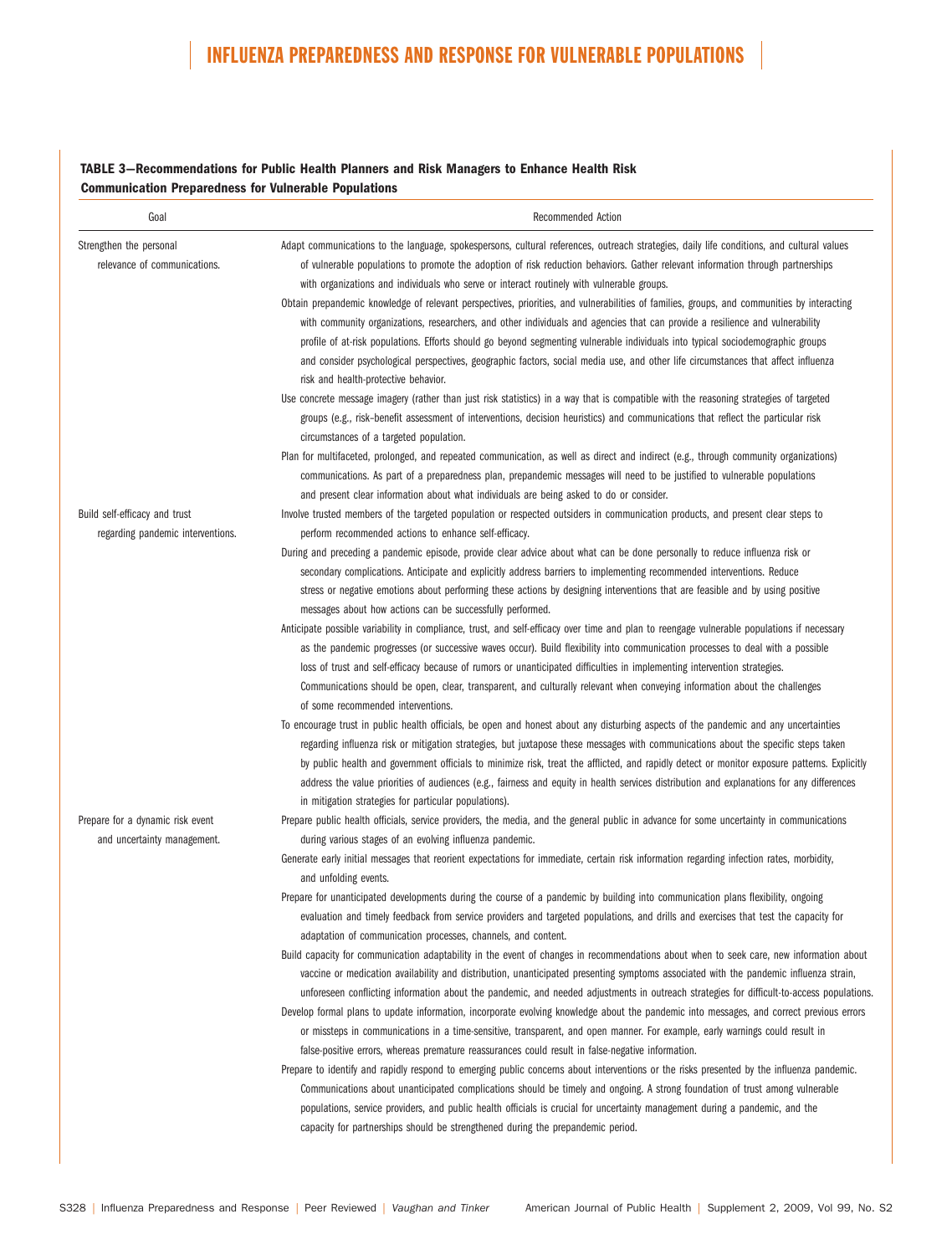recommended self-protective actions.10,15,34 A growing consensus in the relevant literature and among experienced practitioners is that communications are most useful when they are open and transparent in addressing the concerns and priorities of targeted populations, culturally grounded, personally relevant, and strong in promoting self-efficacy about protective behaviors.14,26,33,34,39 Risk managers and public health planners can take several tangible steps (detailed in Tables 2 and 3) to ensure that early health risk communications build community capacity to respond effectively.

Individuals can also be vulnerable to pandemic influenza risks because of life circumstances that affect the beliefs and motivations associated with health appraisals and self-protective behavior.29–38 For example, chronic economic deprivation can create negative attitudes, such as lowered self-efficacy and decreased sense of control over life events,  $\real^{34,35,40}$ that are important barriers to the initiation or continued performance of precautionary practices.41 Health campaigns among vulnerable populations are most successful when communications address motivations, emotions, and ideas that might impede desirable behavioral change but also are compatible with individuals' reasoning strategies.2,33,34,38,42,43

Some current communication preparedness plans incorrectly assume that the public's reasoning about prevention, containment, and treatment will be guided by an almost exclusive focus on risk beliefs about influenza instead of the more likely risk–benefit framing of the problem.3,10 The latter is a common decision-making strategy whereby risks are weighed against the costs of protective actions. Costs include the effort or expense associated with treatment or prevention, interference with economic livelihood, social consequences, and risk perceptions about recommended actions.7,27,28 Risks are evaluated within the context of people's lives and priorities, $3$  and because of this, some risks may be judged as acceptable: people may be willing to take a chance by not adopting certain precautions. If individuals are overwhelmed by the difficulty of engaging in protective actions, any perceived uncertainty in risk information can provide a reason to avoid information, to hesitate to change behavior, or to selectively process messages, all of which can reduce the chances of timely action.<sup>32</sup> When daily life circumstances present pragmatic challenges for both pharmaceutical and nonpharmaceutical interventions,<sup>10</sup> then one function of health risk communication as a component of prepandemic planning is to generate information that results in feasible implementation plans for influenza interventions among vulnerable populations.

Trust in public health officials is likely to be diminished if self-protective guidance in communications does not seem credible. Iterative communication processes can help identify existing capabilities, resources (e.g., schools, faithand community-based organizations, and alternative media outlets), and message dissemination strategies that can be used to strengthen response capacity and resilience during a pandemic.12,15,20,43 Highly relevant information to many of the more difficult pandemic interventions includes the locations and daily life challenges of subgroups within vulnerable populations that affect exposure and resistance to an

infectious disease agent.7,9,10 Because of existing communication gaps, groups that may especially benefit from these types of early communication, mapping, and outreach activities include difficult-to-access urban populations, undocumented immigrants, non-English speakers, and the homeless.<sup>7-10,43</sup>

Even if communication processes successfully identify where and how to reach vulnerable populations, the messages themselves must be compatible with the cultural orientations, information priorities, and reasoning strategies of affected populations. A recent publication from the US Department of Health and Human Services provided detailed recommendations to health officials: ''Emphasize the rationale and importance of adherence to public health measures that some people may consider intrusive (e.g., quarantine)."<sup>2(S10-I)</sup> However, this advice often translates into messages that assume analytical or deliberative reasoning styles for information processing, even though individuals may not evaluate health or safety information in this way. $41,43,44$  Instead, they frequently employ legitimate alternative ways of reasoning about and framing the risks of an influenza pandemic.<sup>34</sup> Unless a communication plan is compatible with the affected populations' reasoning strategies, often characterized by different decision rules or simpler heuristics to assess the validity of risk information,<sup>44</sup> then even the most valid and reliable scientific information may be ignored, minimized, or processed in a way that results in unanticipated public responses.<sup>45</sup>

The reasoning process and interpretation of health risk communications during a pandemic can be greatly influenced by

preexisting beliefs. The most extensive national survey to date of beliefs about possible public health interventions for pandemic influenza suggests considerable variability within the American population.<sup>4</sup> This survey, conducted by Blendon et al. from the Harvard School of Public Health and the CDC, revealed that beliefs about pandemics varied by socioeconomic circumstances, cultural background, and health status. For example, a large percentage of African Americans and low-income, disabled, or chronically ill adults reported that they would have difficulty in finding someone to help should distancing interventions require them to remain and be cared for at home for an extended time.<sup>4</sup>

Employment security concerns also were more prevalent in certain social groups. Overall, only a minority of employed adults (29%) believed that they would be able to work from home for a month because of pandemic influenza; 44% of high-income workers and only 13% of lowincome workers believed this was a possibility. Low-income, African American, and Hispanic individuals also were more likely to believe that salary or job loss would result if they or a family member adhered to public health recommendations to stay at home for more than a few days. $4 \text{ In}$ general, a greater percentage of certain social groups and chronically ill individuals believed that they would experience problems in complying with several public health recommendations, a significant issue for subgroups within these populations who are more vulnerable to risk.

These results highlight the need for informed risk reduction strategies that are realistic and for communications that promote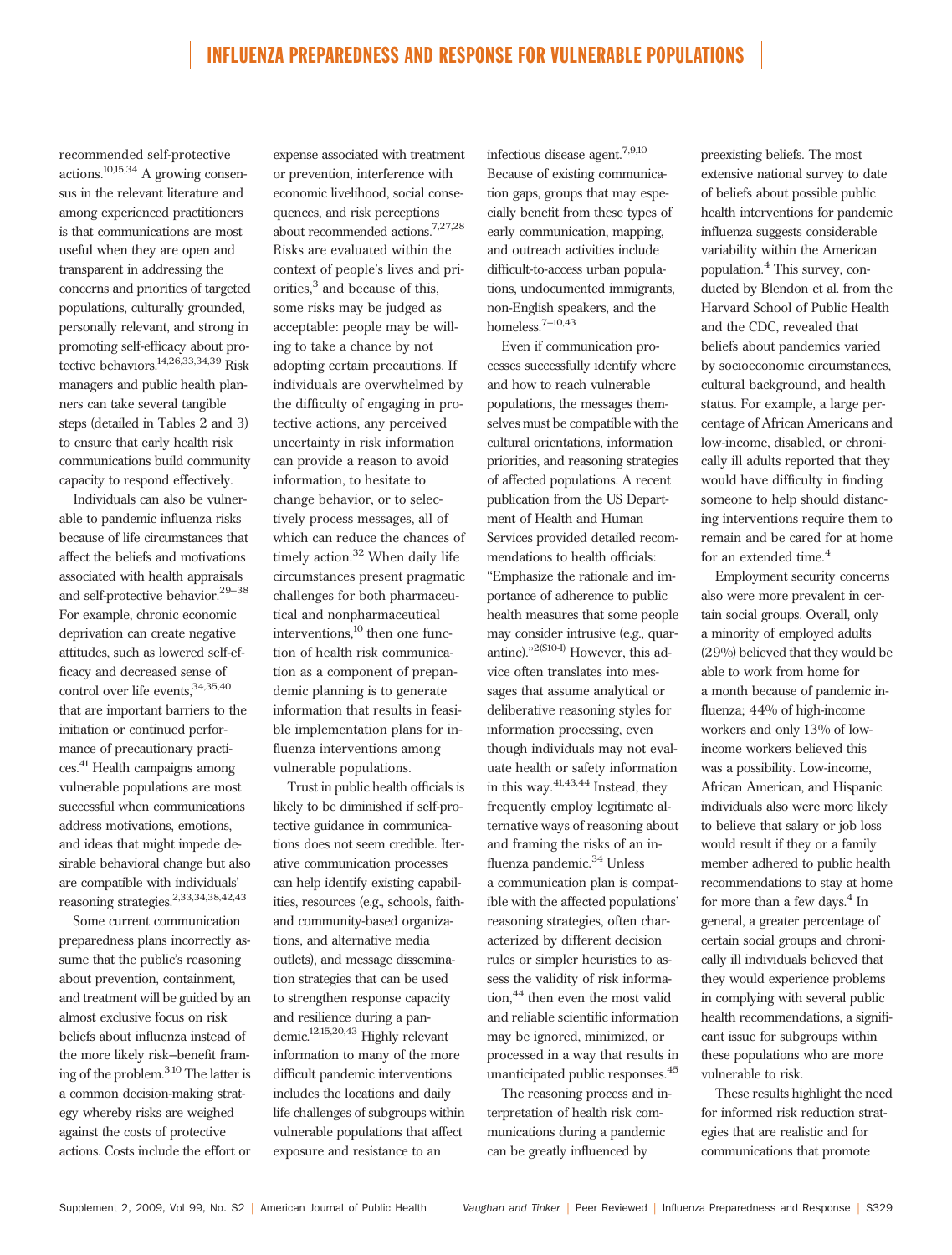a sense of self-efficacy. Repeated and considerable efforts by experts will be required because coverage of a serious and emerging influenza pandemic in mass media outlets may not emphasize information that promotes self-efficacy and confidence in government officials.<sup>46</sup> Even among populations that are not typically defined as vulnerable (e.g., collegeeducated persons or high-income households), significant doubts may exist about the government's ability to stop the spread of a serious influenza outbreak.<sup>47</sup> Because national studies on risk perceptions and knowledge regarding pandemic influenza are few, evidence from investigations of public responses to other public health emergencies, such as the recent outbreaks of severe acute respiratory syndrome in several countries $48,49$  and

Hurricane Katrina,<sup>19,20</sup> can supplement knowledge gained from prepandemic preparedness activities in vulnerable populations (Tables 1 and 2).

## Cultural Values and Risk Communication

Public health officials and scholars agree that cultural values and traditions significantly influence responses to pandemic influenza,9,22,34 but certain groups' problem-solving perspectives, expectations, and values have not been routinely incorporated into plans.42,43 African Americans and many low-income community residents are more likely to evaluate risk problems and decision options in terms of fairness, equity, and justice.<sup>50</sup> This can lead to more intense and durable emotional responses to health

risks, greater risk perceptions, increased negative emotions such as anger or fear, $51$  and different challenges for risk reduction during a pandemic.15,16 For certain individuals, a shortage of vaccine or a decision to triage patient needs could lead to perceptions of unfair or discriminatory health services distribution,<sup>7,10</sup> especially where large numbers of uninsured or urban minority populations are more likely to seek treatment in crowded emergency rooms during an influenza pandemic.7 Such circumstances not only test the surge capacity of care facilities and providers during an influenza pandemic, $23$  but also require public health officials to communicate clearly about distributive justice issues and justify actions taken $^{23}$  or else risk social disruption that could

threaten public health interventions<sup>16</sup>

Other cultural values (e.g., social norms importance, strong family ties, and social networks) can either impede or facilitate risk reduction efforts.<sup>43,52,53</sup> Selfprotective actions may be a familylevel decision process,  $5,10$  and messages about protecting loved ones may be more effective than those about just the individual.33,54 Effective communication strategies must fit the cultural values, life circumstances, and risk perceptions of targeted audiences.42,43,53,54

Pandemic influenza plans may acknowledge the importance of cultural relevance in the- $\text{ory},^{1,2,7,52,54}$  but it is not always reflected in practice.<sup>55</sup> For example, a recent content analysis of a state's emergency preparedness

## TABLE 4—Experts' Insights: CDC Partners Meeting on Pandemic Influenza and Protecting Vulnerable Populations, Atlanta, GA, May 1–2, 2008

| Communication myths and<br>stereotypes                                      | Communication strategies for vulnerable populations are more likely to be effective if plans are not based on misconceptions.                                                                                                                                                                                                                                                                                                                                                                                                                                                                                                                                                                                                                                                                                                                                                                                                                                                                                                                                                                                                                                                                                                                                                                                                                                                                                                                                                                                          |
|-----------------------------------------------------------------------------|------------------------------------------------------------------------------------------------------------------------------------------------------------------------------------------------------------------------------------------------------------------------------------------------------------------------------------------------------------------------------------------------------------------------------------------------------------------------------------------------------------------------------------------------------------------------------------------------------------------------------------------------------------------------------------------------------------------------------------------------------------------------------------------------------------------------------------------------------------------------------------------------------------------------------------------------------------------------------------------------------------------------------------------------------------------------------------------------------------------------------------------------------------------------------------------------------------------------------------------------------------------------------------------------------------------------------------------------------------------------------------------------------------------------------------------------------------------------------------------------------------------------|
| Communication challenges and<br>opportunities                               | To meet communication challenges, public health officials must plan from the perspective of the targeted population, which requires<br>a culturally competent synthesis of public health practice and science, communications science, and behavioral social science.<br>The most effective strategies require support for agencies (e.g., CDC) to enact science-based policies and communication approaches<br>based on valid and reliable information. Strategic communication is an ongoing process during the prepandemic period that should<br>be flexible and revisable. The formal evaluation of communication plans–before and during an outbreak–acts as a barometer of<br>communication progress and performance.                                                                                                                                                                                                                                                                                                                                                                                                                                                                                                                                                                                                                                                                                                                                                                                            |
| Key considerations in communication<br>strategy development                 | During a pandemic, the quality and acceptance of public health communications among vulnerable populations will depend in large<br>measure on whether the content and delivery method of the messages reflect a depth and breadth of understanding and sensitivity<br>to the factors listed in Table 1.                                                                                                                                                                                                                                                                                                                                                                                                                                                                                                                                                                                                                                                                                                                                                                                                                                                                                                                                                                                                                                                                                                                                                                                                                |
| A comprehensive framework for<br>effective and integrated<br>communications | Planning efforts must reflect inclusiveness, a phased strategy, and situation-specific approaches. Too often (but less frequently since 2001<br>and Hurricane Katrina), federal, state, and local government agencies that draft emergency plans do not have sufficient input from<br>vulnerable segments of the populations for whom plans are intended. Some government officials are surprised when they learn that,<br>despite their best efforts to engage targeted individuals or groups, vulnerable segments of the population know nothing about a plan and<br>do not know what to do or to whom they should reach out in the event of a pandemic. A recent report to the Homeland Security Council<br>assessed states' operating plans to combat pandemic influenza and noted significant progress in developing communication plans<br>for influenza response. <sup>52</sup> However, assessments also revealed, "In general, there is a paucity of sufficient plans for the development of<br>culturally appropriate and language-specific essential information in appropriate media and in advance as part of the preparation for an<br>influenza pandemic, particularly in the area of outreach to vulnerable populations." <sup>56</sup> Yet, there are enormous communication opportunities<br>(Table 2) before a pandemic strikes to prevent or mitigate the impact on vulnerable populations by ensuring that communications are a<br>central part of plans and are robust and adequately resourced. |

Note. CDC = Centers for Disease Control and Prevention.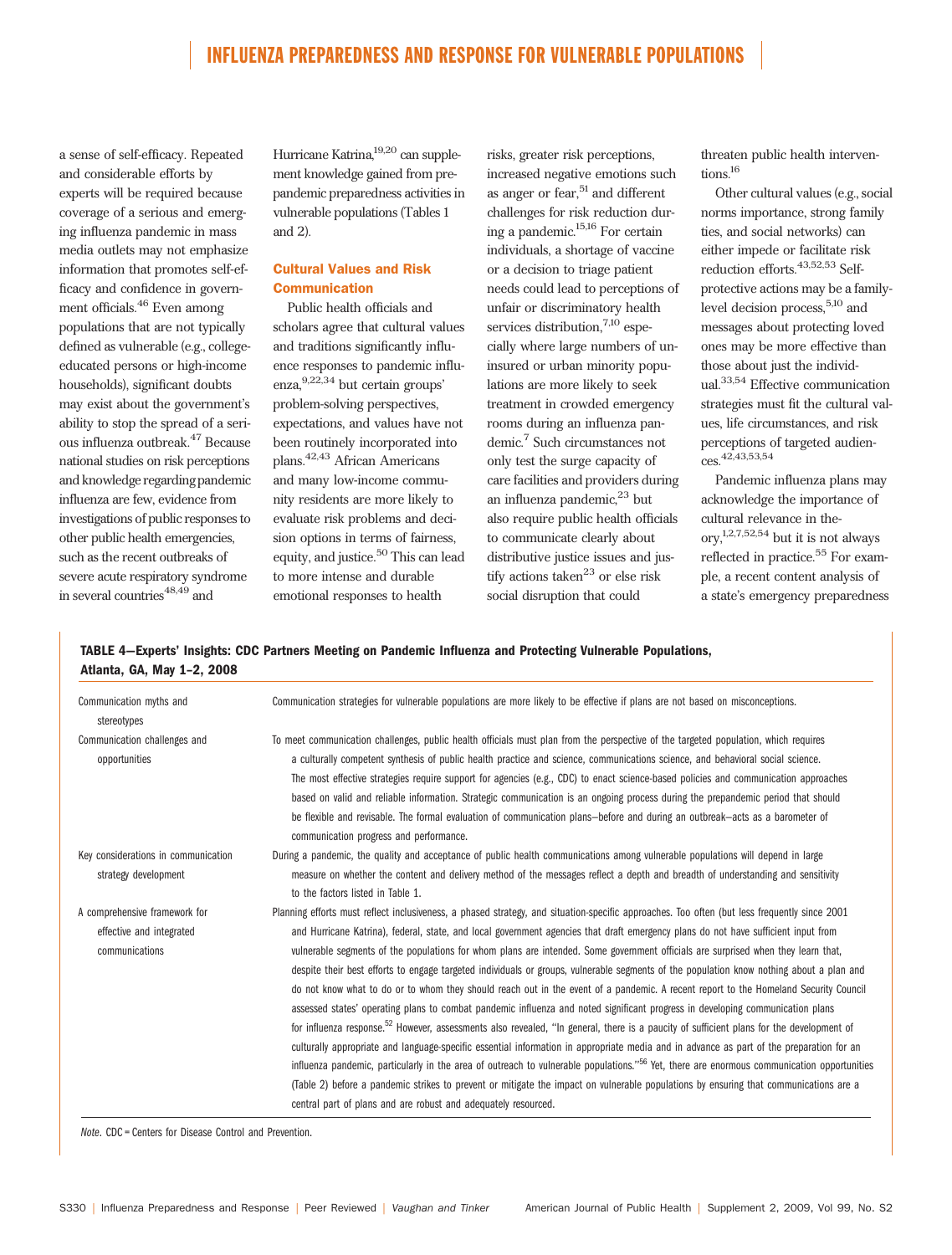communication materials targeting low-income African American and Hispanic populations found them inadequate.<sup>42</sup> Other recent analyses of public health emergency messages concluded that many materials were inappropriate for certain vulnerable populations (e.g., recent immigrants) because of readability issues, cultural references, language, or required health literacy level.<sup>9,21,43,50–55</sup>

## INSIGHTS FROM PUBLIC HEALTH EXPERTS AND RESEARCH

Experts' conclusions at the CDC-convened meeting were similar to themes in the scientific literature (Table 4 provides more detail):

- Communication strategies are most effective when not based on misconceptions.
- Plans should be made from the perspective of the targeted population.
- Messages must be sensitive to and relevant for the audience.
- Communications must be integrated.

Current communication plans for pandemic influenza reflect thoughtful, evidence-based strategies but could be strengthened by more emphasis on managing a dynamic risk event and improving the fit between communication processes and life circumstances that influence behavior during a pandemic. Current evidence about factors that contribute to vulnerability and resiliency during public health  $emergencies<sup>12,57</sup>$  can help officials anticipate where adjustments in effort and planning are likely to be required for optimal risk reduction and communication during an evolving influenza pandemic.

Although the underlying communication goals are similar across populations, strategies to achieve these objectives require a range of approaches that address the specific communication needs of vulnerable populations during the prepandemic period through the recovery stage.<sup>18,21,42,54,57,58</sup>

Because of the dynamic nature of a pandemic, delineating it into prepandemic, pandemic, and postpandemic stages may present too simplistic a model for designing the most effective exercises and preparedness drills. An identified pandemic episode is unlikely to progress in a strictly linear fashion and may unfold over a prolonged period or in multiple waves. The communication demands of the pandemic stage are best described in more dynamic terms, emphasizing how developing and emerging events could modify communication needs and demand flexibility in the content and delivery of crucial messages, especially for vulnerable populations.8,10,12 Several strategies to enhance health risk communication preparedness are offered in Table 3. These insights from our review of the literature and from experts at the CDC meeting underscore how participatory and phased communication approaches can support efforts to produce a good fit between the vulnerable populations targeted for influenza risk reduction and adopted strategies. Several pandemic preparedness Web sites now emphasize these approaches.<sup>1,2,56,59</sup>

#### About the Authors

Elaine Vaughan is with the Department of Psychology and Social Behavior, University of California, Irvine. Timothy Tinker is with Booz Allen Hamilton, McLean, VA. Correspondence should be sent to Elaine Vaughan, Department of Psychology and Social Behavior, University of California, 3340 Social Ecology 2, Irvine, CA 92697 (e-mail: evaughan@uci.edu).

Reprints can be ordered at http://www. ajph.org by clicking on the ''Reprints/Eprints'' link.

This article was accepted July 4, 2009.

#### **Contributors**

E. Vaughan took the lead role in conceptualizing and writing the article and contributed to the revision of each draft. T. Tinker participated in the conceptualization and revision of the article and wrote some sections.

#### Acknowledgments

We thank Sharon North and Frank Ceo for an early literature review and summary of communications for vulnerable populations. We also thank the following participants in breakout sessions at the Centers for Disease Control and Prevention (CDC) external partners meeting held on May 1 and 2, 2008, in Atlanta, GA: Immigrants and Refugees session: Jamila Rashid (facilitator), Sarah Berry (note taker), Adedeji Adefuye, Jenny Aguirre, Rubis Castro, Sara Chute, Eric Cleghorn, Pamela Collins, Ken Graham, Laura Hardcastle, Natalie Hernandez, Eric Kamba, Tom Keenan, Harriet Kuhr, Maureen Lichtveld, Loc Nguyen, David Oeser, Laura Smith, Mao Thao, Monica Vargas, and Emad Yanni; Racial and Ethnic Minority Populations session: Patricia Thompson-Reid (facilitator), Captain Pelagie Snesrud (note taker), Frank Ceo (note taker), Sharon North (note taker), Yvonne Lewis (note taker), Virginia Caine, Patricia McManus, Eduardo Cusicanqui, Albert W. Morris, Marta Gill, Ho Luong Tran, Perry Pong, Christine Long, Georges Benjamin, James Ransom, Caroline Barnhill, Arthur Yancey, Crystal James, Mark A. Colomb, Joanne Mauro, Jennifer Moorer, Danielle C. Ompad, Fleda Jackson, Miriam J. Burnett, Salah El Guindi, Edward Mihalek, Bill Pollard, Jalal Zuberi, Venerable Bounnong, Thomas Phommasone, Wat Lao Buddha Khanti, Charles Ishikawa, Marian McDonald, Joyce Essien, Michele L Pearson, Hoang Vu, and Jejamaije E. Mujoro. We also acknowledge the useful feedback on earlier drafts from Sonja Hutchins, team leader, public health preparedness, and Benedict Truman, associate director for science, Office of Minority Health and Health Disparities, CDC.

#### Human Participant Protection

No protocol approval was required because no research involving human participants was conducted.

#### **References**

1. Association of State and Territorial Health Officials. At-risk populations and pandemic influenza: planning guidance

for state, territorial, tribal, and local health departments. Available at: http://www. astho.org/index.php?template = at\_risk\_ population\_project.html. Accessed October 4, 2008.

2. US Department of Health and Human Services. HHS pandemic influenza plan: supplement 10: public health communications. Available at: http://www. hhs.gov/pandemicflu/plan/sup10.html. Accessed October 5, 2008.

3. Holmes BJ. Communicating about emerging infectious disease: the importance of research. Health Risk Soc. 2008; 10:349–360.

4. Blendon RJ, Koonin LM, Benson JM, et al. Public response to community mitigation measures for pandemic influenza. Emerg Infect Dis. 2008;14: 778–786.

5. American Medical Association, Ethical Force Program. Improving communication—improving care: how health care organizations can insure effective, patient-centered communication with people from diverse populations. Available at: http://www.ama-assn.org/ ama1/pub/upload/mm/369/ef\_imp\_ comm.pdf. Accessed October 4, 2008.

6. Rasmussen SA, Jamieson DJ, Bresee JS. Pandemic influenza and pregnant women. Emerg Infect Dis. 2008;14: 95–100.

7. Blumenshine P, Reingold A, Egerter S, Mockenhaupt R, Braveman P, Marks J. Pandemic influenza planning in the United States from a health disparities perspective. Emerg Infect Dis. 2008;14: 709–715.

8. Cutter SL. The vulnerability of science and the science of vulnerability. Ann Assoc Am Geogr. 2003;93:1–12.

9. Kreps GL, Sparks L. Meeting the health literacy needs of immigrant populations. Patient Educ Couns. 2008;71: 328–332.

10. Vlahov D, Coady MH, Ompad DC, Galea S. Strategies for improving influenza immunization rates among hardto-reach populations. J Urban Health. 2007;84:615–631.

11. Galastri C. ''Vulnerable populations''—what is in a definition? National Association of County and City Health Officials. April 2009. Available at: http:// www.naccho.org//topics/emergency/ AHPIP/upload/Costanza\_editorial.pdf. Accessed May 15, 2009.

12. Cutter SL, Emrich CT, Mitchell JT, et al. The long road home: race, class, and recovery from Hurricane Katrina. Environment. 2006;48:8–20.

13. Adler NE, Rehkopt DH. US disparities in health: descriptions, causes, and mechanisms. Annu Rev Public Health. 2008;29:235–252.